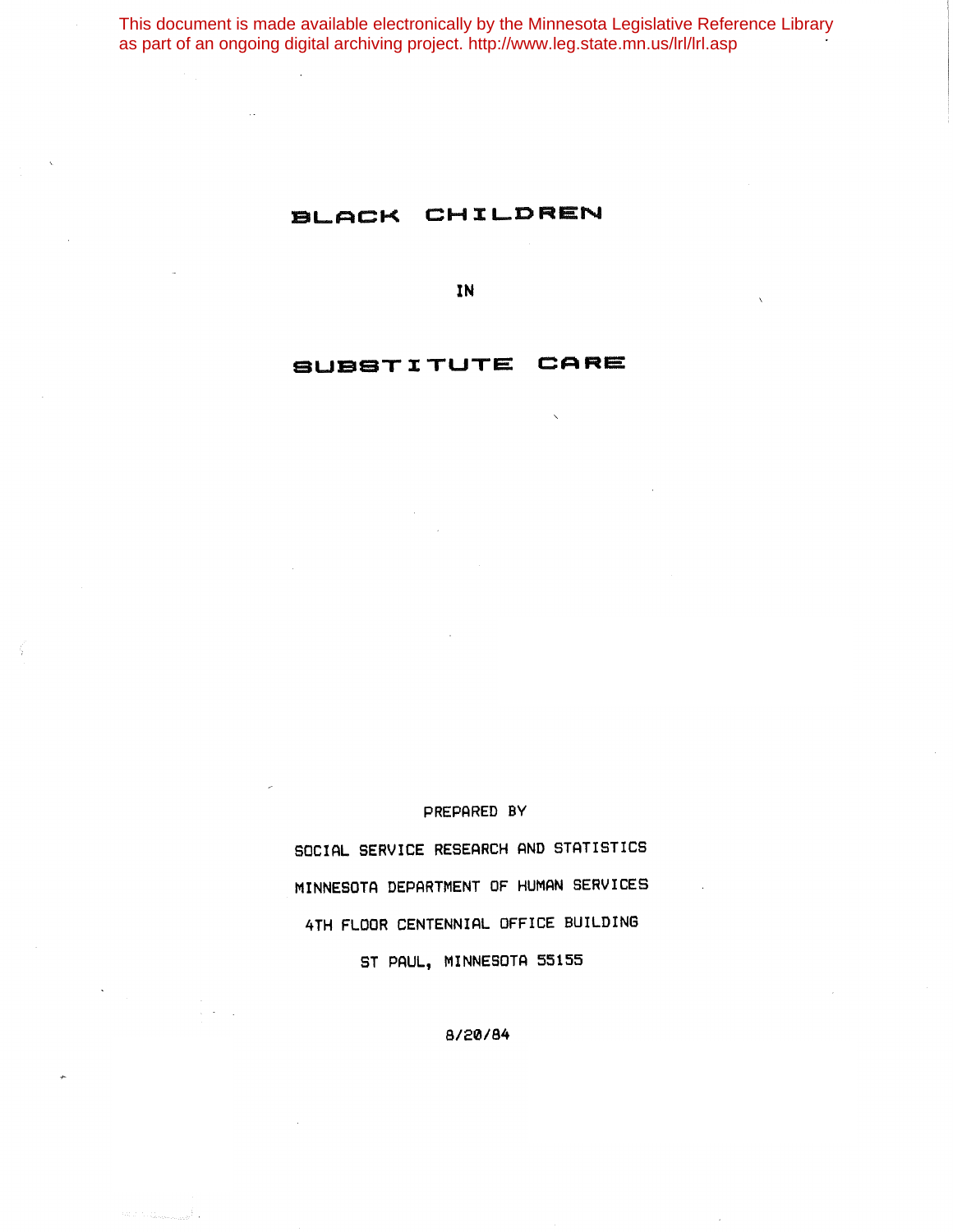### **RACE OF FOSTER FAMILY**



 $\mathcal{L}_{\text{max}}$  and  $\mathcal{L}_{\text{max}}$  . We set

 $N = 189$  • 11.1% with relatives  $NON-BLACK (66.7%)$ NON- BLACK (22.8X)  $B LACK * (77.2X)$ 

 $\Delta$ 

**URBAN**

 $\sim$   $\sim$ 

**RURAL**  $-N = 9$  • 11.1% with relatives

 $\frac{1}{2}$ 



 $\hat{\mathbf{r}}$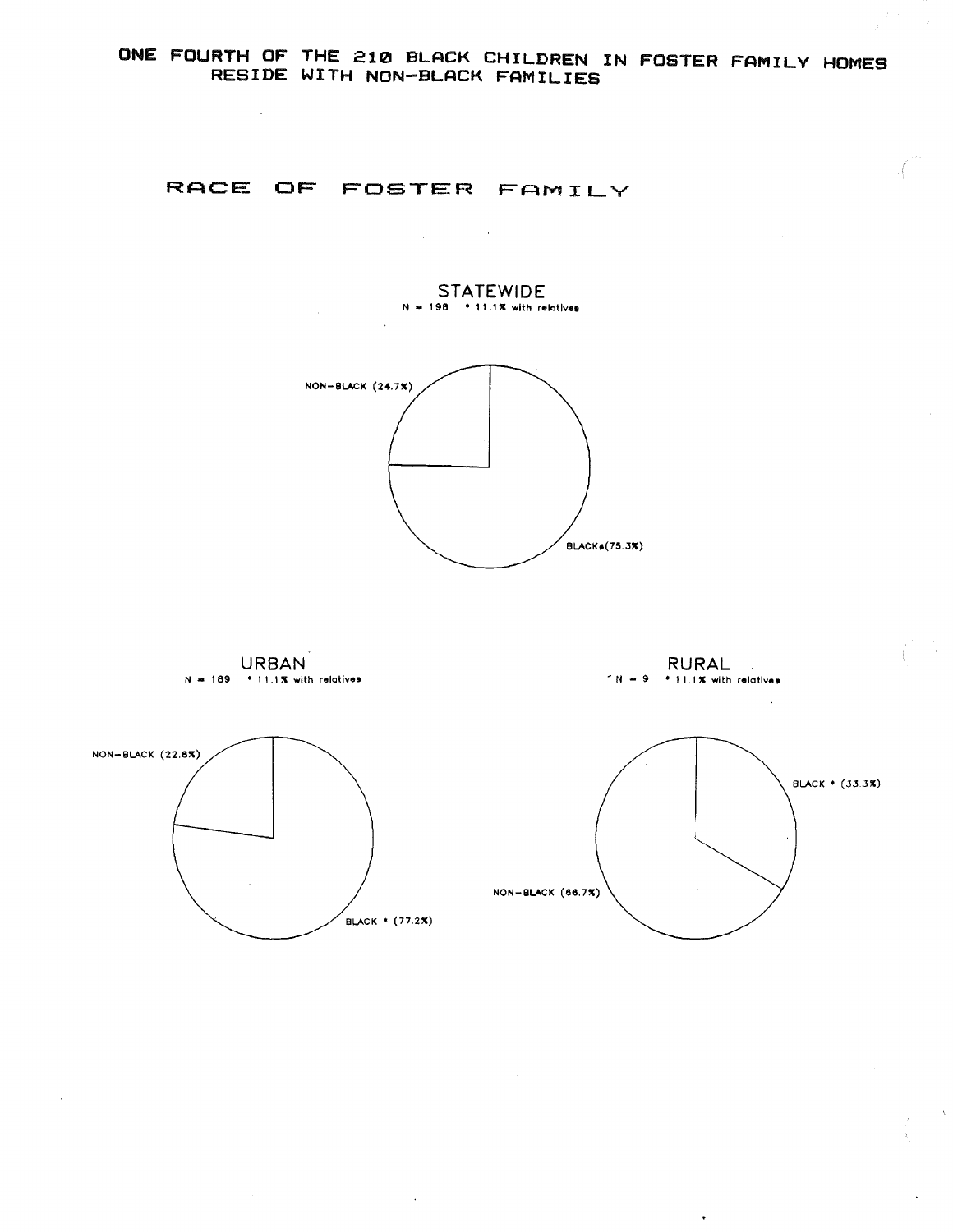| BLACK CHILDREN IN SUBSTITUTE CARE ON 2/20/84                                          |                                                                                                                                             |                                                                                                                                        |                                                                                                                                    |                                                        |  |
|---------------------------------------------------------------------------------------|---------------------------------------------------------------------------------------------------------------------------------------------|----------------------------------------------------------------------------------------------------------------------------------------|------------------------------------------------------------------------------------------------------------------------------------|--------------------------------------------------------|--|
| TOTAL BLACK CHILDREN IN SUBSTITUTE CARE                                               |                                                                                                                                             | <b>IQIAL</b><br>318                                                                                                                    | <b>URBAN</b><br>291                                                                                                                | <b>RURAL</b><br>27                                     |  |
|                                                                                       | AGE<br>UNDER 5 YEARS<br>5 TO 9 YEARS<br>10 TO 14 YEARS<br>15 TO 19 YEARS<br>20 YEARS OLD                                                    | 318<br>13.EX<br>14.5%<br>28.9%<br>0.3% 0.3%                                                                                            | <u>291</u><br>$13.7\%$<br>14.4%<br>29.2%<br>42.8% 42.3%                                                                            | $-27$<br>11.1%<br>14.8%<br>25.9%<br>48.1%<br>$Q_0 Q_2$ |  |
|                                                                                       | <b>SEX</b><br>MRLE<br>FEMALE                                                                                                                | 310<br>50.6%<br>49.4%                                                                                                                  | 283<br>50.2%<br>49.8%                                                                                                              | $-27$<br>55.6%<br>44.4%                                |  |
| LEGAL STATUS<br>PARENTS/OTHER CARETAKER<br>INDIAN TRIBAL COURT (ward)<br><b>OTHER</b> | AGENCY/CHILD NOT FREE FOR ADDRITION 26.3%<br>STATE (Dependent/meglected ward) 34.1% 35.8%<br>PRIVATE AGENCY (Depd/negl ward) 0.0% 0.0% 0.0% | 270<br>13.3%<br>26.3%                                                                                                                  | 243<br>9.9%<br>25.1%<br>$\emptyset$ , $\emptyset$ $\times$ $\emptyset$ $\times$ $\emptyset$ $\times$ $\emptyset$ $\times$<br>29.2% | $-27$<br>44.4%<br>37.0%<br>18.5%<br>0.0%<br>0.0%       |  |
| SUBSTITUTE CARE GOAL<br><b>ADOPTION</b><br>OTHER                                      | RETURN CHILD TO OWN HOME<br>LONG-TERM FOSTER CARE                                                                                           | <u>260 - 260 - 260 - 260 - 260 - 260 - 260 - 260 - 260 - 260 - 260 - 260 - 260 - 260 - 260 - 260 - 260 - 260 - 2</u><br>21.9%<br>41.2% | 235<br>20. CX<br>6.5% $6.4%$ 8.0%<br>$30.4$ % $29.4$ % $40.0$ %<br>44.3%                                                           | $-25$<br>40.0%<br>12.0%                                |  |

TOTAL = ALL 87 COUNTIES URBAN = HENNEPIN, RAMSEY, & ST LOUIS COUNTIES RURAL = REMAINING 84 COUNTIES

NOTE 1: Hennepin as of 12/31/83 NOTE 2: The total number of reported cases within a variable category (e.g. legal status) is frequently less than the grand total of children in substitute care because of the number of "unknowns" within that category.

 $\mathcal{L}_{\mathcal{A}}$ 

 $\mathcal{L}^{\text{max}}_{\text{max}}$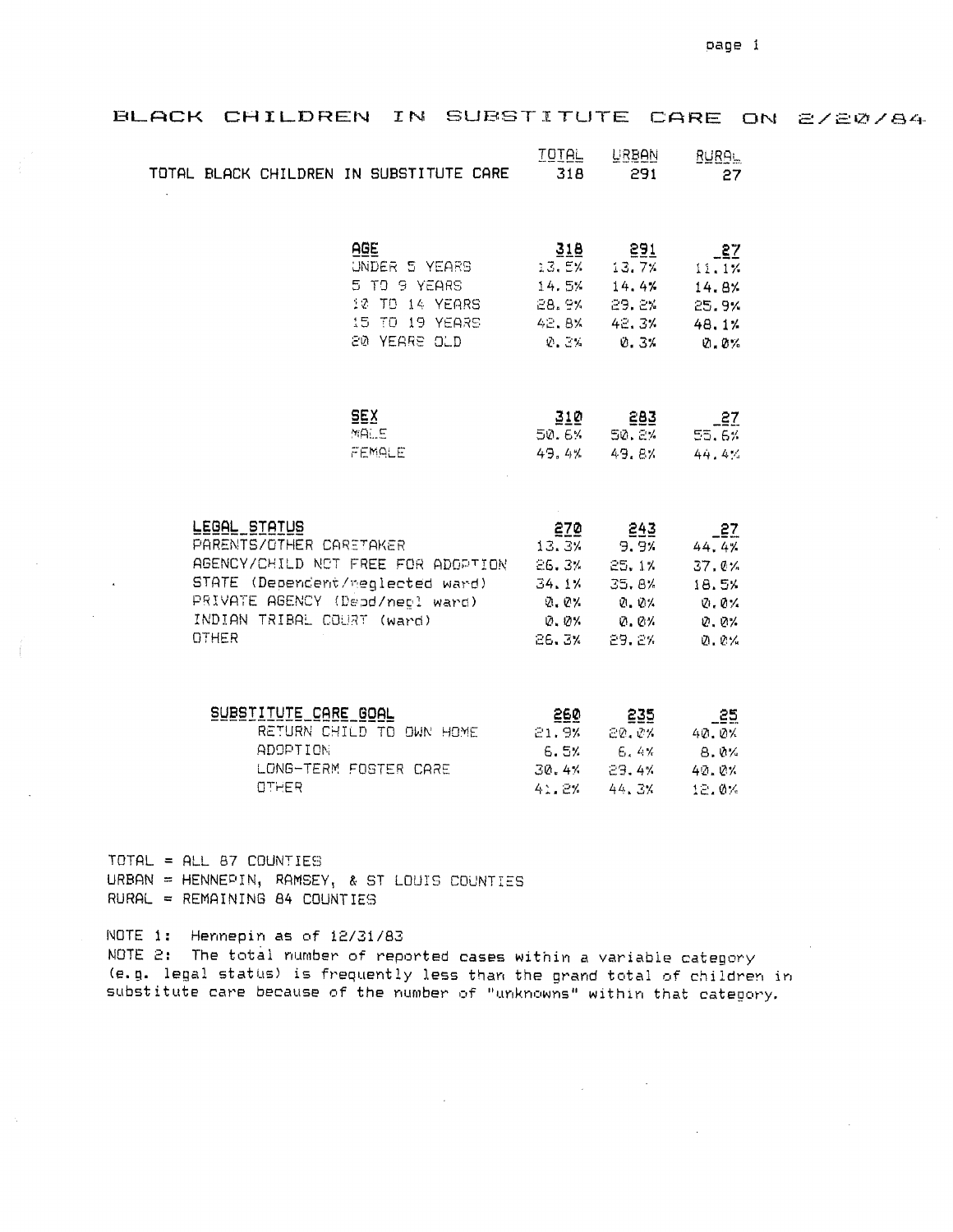BLACK CHILDREN IN SUBSTITUTE CARE ON 2/20/84 TOTAL **URBAN RURAL** TOTAL BLACK CHILDREN IN SUBSTITUTE CARE  $318$ 291  $\mathcal{L}^{\mathcal{L}}$ 27 CONTINUOUS TIME IN SUBSTITUTE CARE 291  $318$  $2^2$ 41.9%. LESS THAN I YEAR 41.5% 37.0% 1 YEAR BUT LESS THAN 2 YEARS 16.0% 15.8% 18.5% 2 YEARS BUT LESS THAN 3 YEARS 12.9%  $12.4%$ 18.5% 3 YEARS BUT LESS THAN 5 YEARS  $7.2\%$ 7.5%  $11.1%$ 5 YEARS OR MORE  $\mathbb{R}^{n\times n}$  and  $\mathbb{R}^{n\times n}$ 22.0%  $22.7%$  $64.8%$ NUMBER OF PLACEMENTS DURING

| LAST THREE YEARS CONTINUOUS CARE | 285    | 261    | 24     |
|----------------------------------|--------|--------|--------|
| 1 PLACEMENT                      | ---    |        | ----   |
|                                  | 60. 4% | 59. AX | 66. ZY |
| 2 PLACEMENTS OR MORE             | 39.6%  | 40. PX | -33.3% |

| LIVING ARRANGEMENT.           | 315     | 289   | _26    |
|-------------------------------|---------|-------|--------|
| FOSTER FAMILY HOME            | 66.7%   | 67.5% | 57.7%  |
| ADOPTIVE HOME (Not Finalized) | 2.9%    | -2.8% | - 3.8% |
| GROUP HOME                    | 6.3%    | -5.2% | 19.2%  |
| EMERGENCY SHELTER             | 5.7%    | 5.9%  | - 3.8% |
| CHILD CARE FACILITY           | 13.3%   | 13.1% | 15.4%  |
| INDEPENDENT LIVING            | 4.1%    | 4.5%  | 0.0%   |
| RUNAWAY OR OTHER              | $1.0\%$ | 1.0%  | 2.2%   |

 $TOTAL = ALL B7 COUNTIES$ URBAN = HENNEPIN, RAMSEY, & ST LOUIS COUNTIES RURAL = REMAINING 84 COUNTIES

 $\cdot$ 

NOTE i: Hennepin as of 12/31/83 NOTE 2: The total number of reported cases within a variable category (e.g. legal status) is frequently less than the grand total of children in substitute care because of the number of "unknowns" within that category.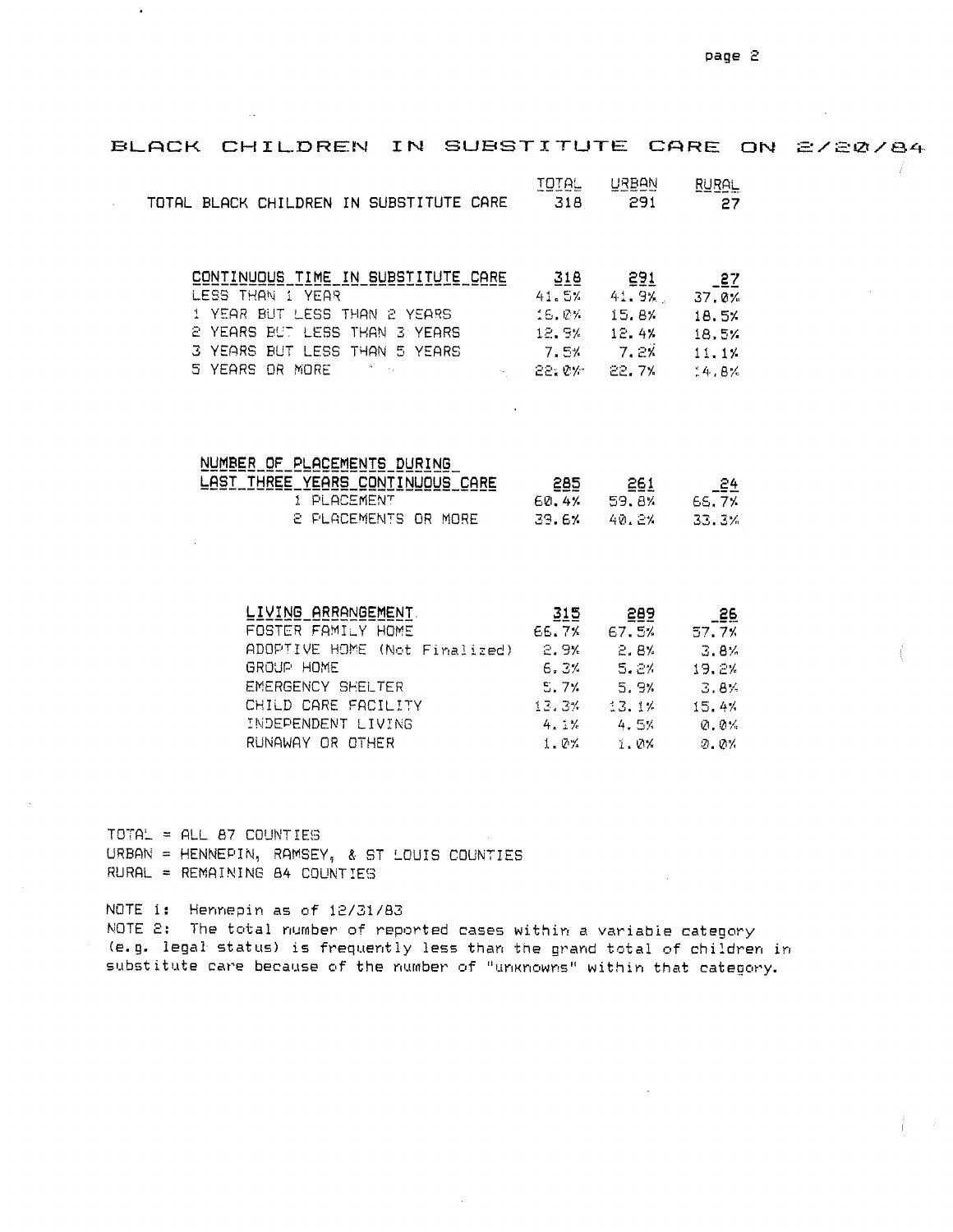| BLACK CHILDREN IN SUBSTITUTE CARE ON 2/20/84                                                                                                       |                   |                                            |                               |  |
|----------------------------------------------------------------------------------------------------------------------------------------------------|-------------------|--------------------------------------------|-------------------------------|--|
| TOTAL BLACK CHILDREN IN SUBSTITUTE CARE                                                                                                            | TOTAL.<br>318     | URBAN<br>291                               | <b>RURAL</b><br>27            |  |
|                                                                                                                                                    |                   |                                            |                               |  |
| PRIMARY REASON FOR MOST RECENT                                                                                                                     |                   |                                            |                               |  |
| REMOVAL OF CHILD FROM OWN HOME                                                                                                                     | 261               | 235                                        | $-26$                         |  |
| CHILD RELATED CONDUCT/CONDITION<br>UNABLE TO PROTECT FROM MORE ABUSE/NEGLECT 13.0% 13.2% 11.5%                                                     |                   | 27.6% 25.1%                                | 50.0%                         |  |
| UNABLE TO PROTECT FROM MORE HOODLINGCOOL.<br>OTHER FAMILY/HOUSING/FINANCIAL PROBLEM 1.5% 1.3%<br>COLLEGE TO THE STEP CONDUCT/CONDITION 57.9% 60.4% |                   |                                            | 3.8%                          |  |
|                                                                                                                                                    |                   |                                            | 34.6%                         |  |
|                                                                                                                                                    |                   |                                            |                               |  |
| DISABLING CONDITIONS                                                                                                                               |                   |                                            |                               |  |
| CHILDREN WITH I OR MORE DISABLING COND. 35.5% 35.1% 40.7%                                                                                          | 318 <b>System</b> | 291                                        | $-27$                         |  |
| CHILDREN WITH NO KNOWN DISABLING COND. 56.6% 57.0%                                                                                                 |                   |                                            | 51.9%                         |  |
| CHILDREN WITH DISABILITY STATUS UNKNOWN 7.9% 7.9%                                                                                                  |                   |                                            | 7.4%                          |  |
| NUMBER OF CHILDREN BY DISABILITY TYPE                                                                                                              |                   |                                            |                               |  |
| (Duplicated count across disabilities) 188                                                                                                         |                   | 172                                        | $-16$                         |  |
| MENTAL RETARDATION                                                                                                                                 | 50                | 42 <sub>1</sub>                            | $\boldsymbol{\Theta}$         |  |
| EMOTIONAL DISTURBANCE                                                                                                                              |                   | 60                                         | $\mathbb{P}$                  |  |
| HEARING, SPEECH, SIGHT IMPAIRMENT 14 12<br>PHYSICAL DISABILITY                                                                                     |                   | 22 11 11 12 13 14 15 15 16 16 17<br>$21 -$ | $\Xi$                         |  |
| SPECIFIC LEARNING DISABILITY                                                                                                                       |                   | 28 33<br>28                                | $\mathbf{1}$<br>$\mathcal{O}$ |  |
| OTHER CLINICALLY DIAGNOSED CONDITION 12 9                                                                                                          |                   |                                            | 3                             |  |
|                                                                                                                                                    |                   |                                            |                               |  |
| <u>GEOGRAPHIC LOCATION OF PLACEMENT 310</u>                                                                                                        |                   | <u>284 - </u>                              | -55                           |  |
| IN COUNTY OF FINANCIAL RESPONSIBILITY 74.5% 79.2% 23.1%                                                                                            |                   |                                            |                               |  |
| IN OTHER MINNESOTA COUNTY                                                                                                                          | 25.8%             | 20.4%                                      | 76.9%                         |  |
| OUT OF MINNESOTA                                                                                                                                   | 0.3%              | 0.41                                       | $Q. Q$ %                      |  |

TOTAL = ALL 87 COUNTIES  $URBAN = HENNEPIN, RAMSEY, 8 ST LOUIS COUNTIES$ RURAL = REMAINING 84 COUNTIES

NOTE 1: Hennepin as of 12/31/83

NOTE 2: The total number of reported cases within a variable category (e.g. legal status) is frequently less than the grand total of children in substitute care because of the number of "unknowns" within that category.